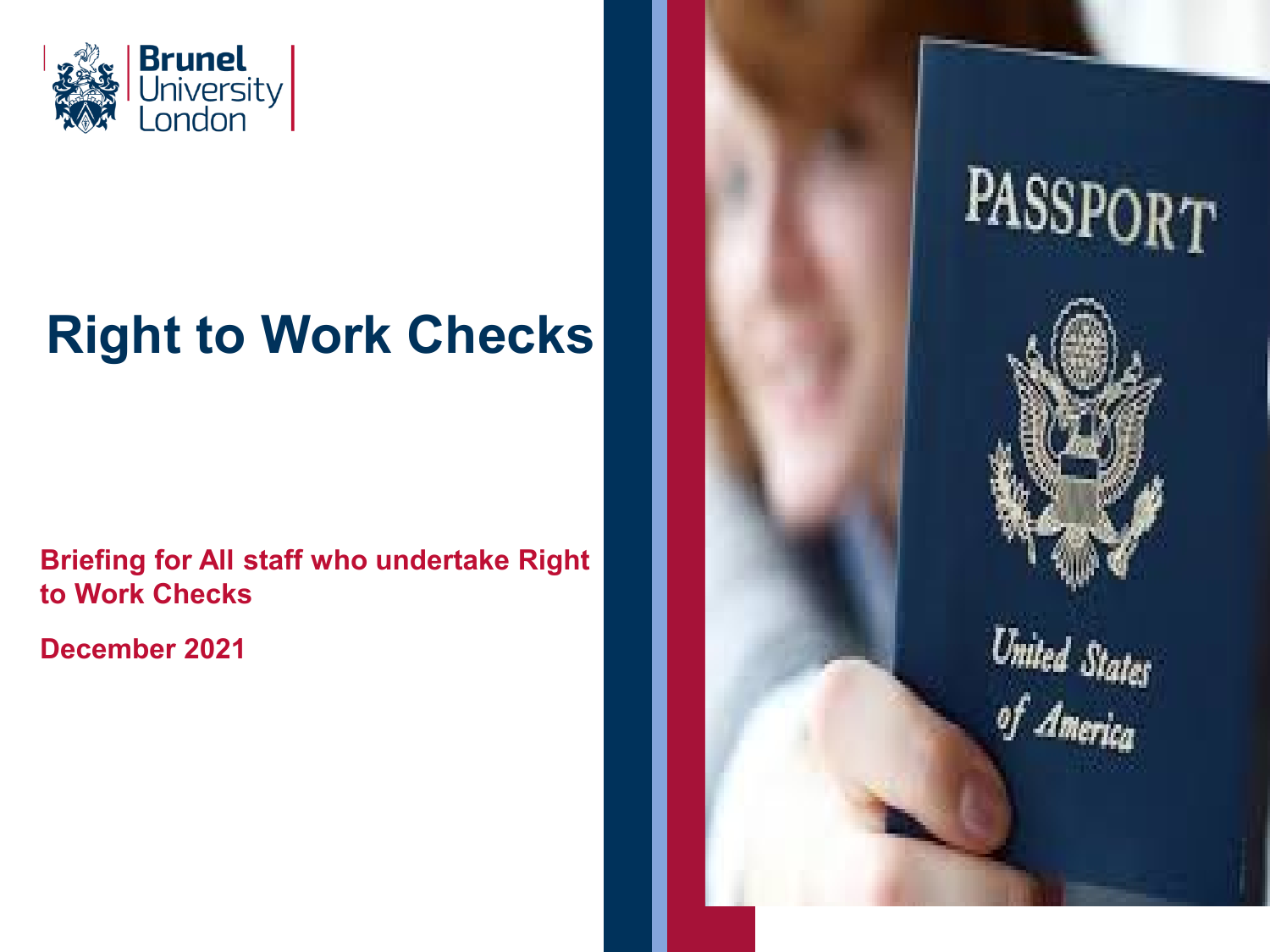### **Why do we need to do Checks?**

- The law on preventing illegal working is set out in sections 15 to 25 of the Immigration, Asylum and Nationality Act 2006 (the 2006 Act).
- An employer may be liable for a civil penalty if they employ someone who does not have the right to undertake the work in question.
- As an employer we have a legal duty to prevent illegal working in the UK by carrying out prescribed document checks on people before employing them to ensure they are lawfully allowed to work.
- These checks should be repeated in respect of those who have timelimited permission to work in the UK
- If you carry out document checks correctly you will have a **statutory excuse** against liability for a civil penalty

.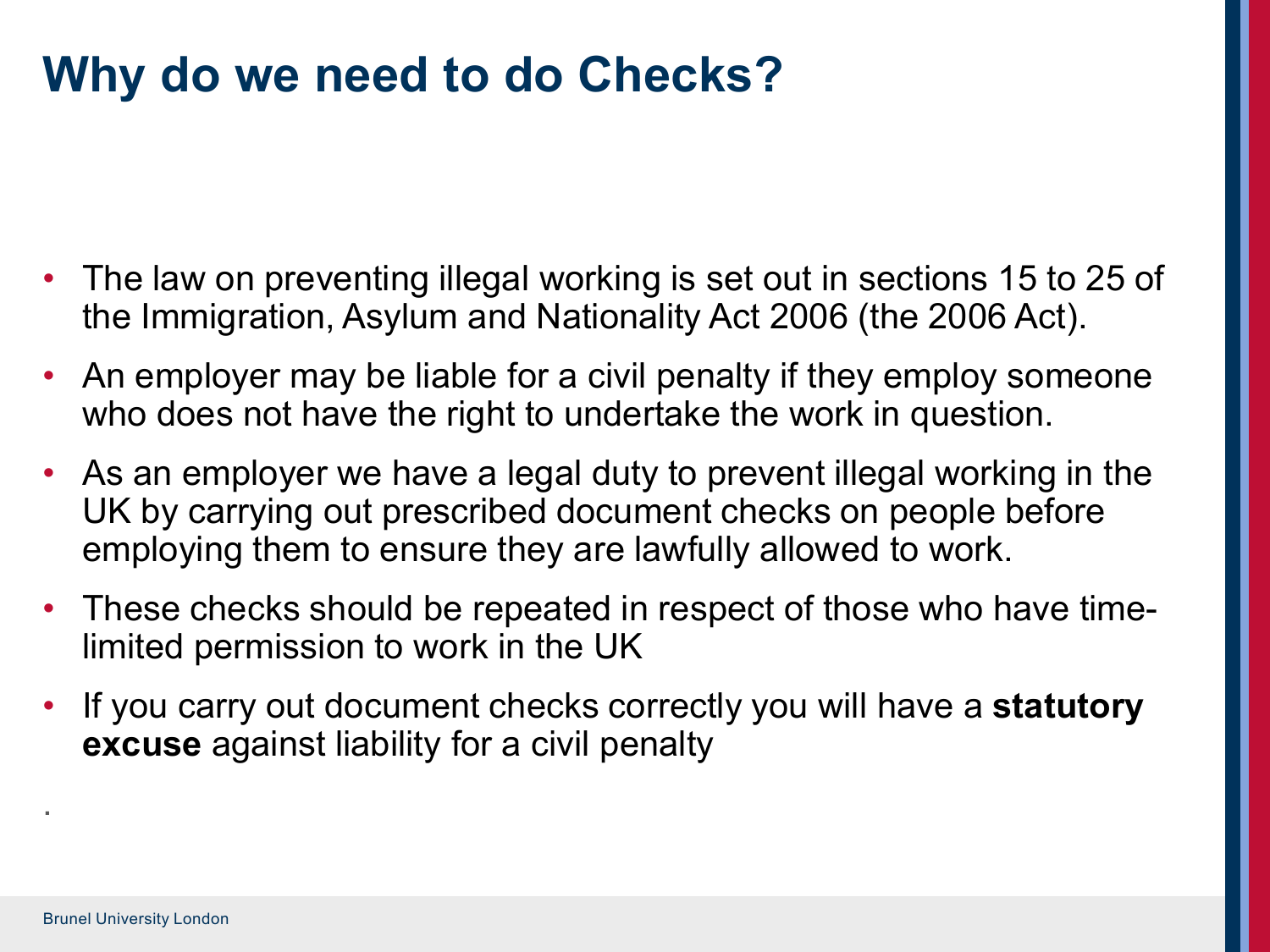### **Statutory Excuse?**

The checks that employers must make and the copies of the required documents that must kept to ensure their employees have the right to work in the UK.

This is known as establishing the Statutory Excuse and failing to do so can result in fines.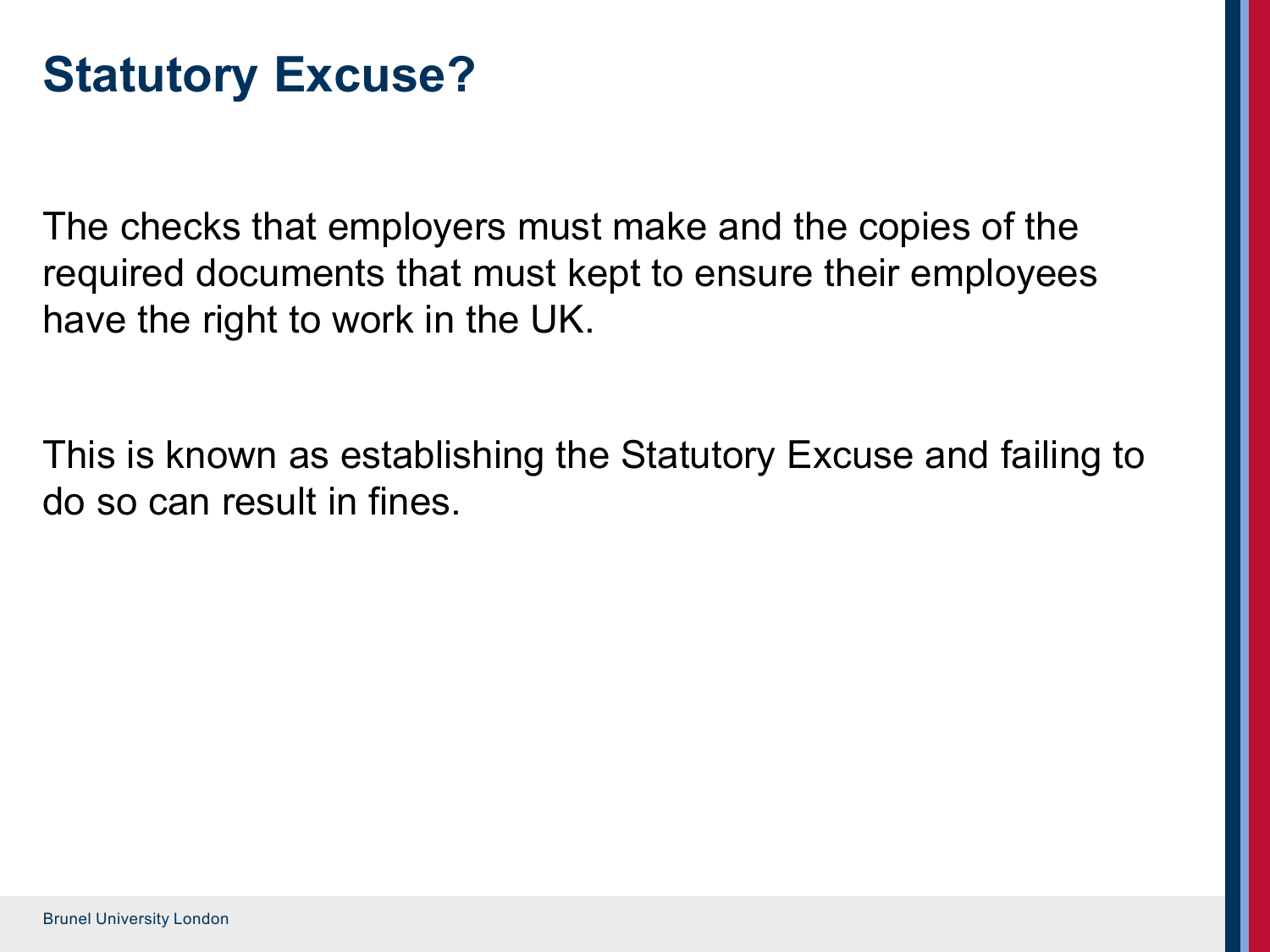### **Who needs to be checked?**



- Right to work checks must be conducted on **all** potential employees
- To ensure we do not discriminate against anyone, all potential employees should be treated in the same way
- Need to ensure we avoid unlawful discrimination while preventing unlawful working
- The University will be placed at risk of liability for a civil penalty if we do not carry out a check on someone we have assumed has the right to work, but is found to be an illegal worker
- Failure to carry out the correct checks puts the University 'at risk' and could result in fines and/or the affect the ability to sponsor migrants who come to the UK in the future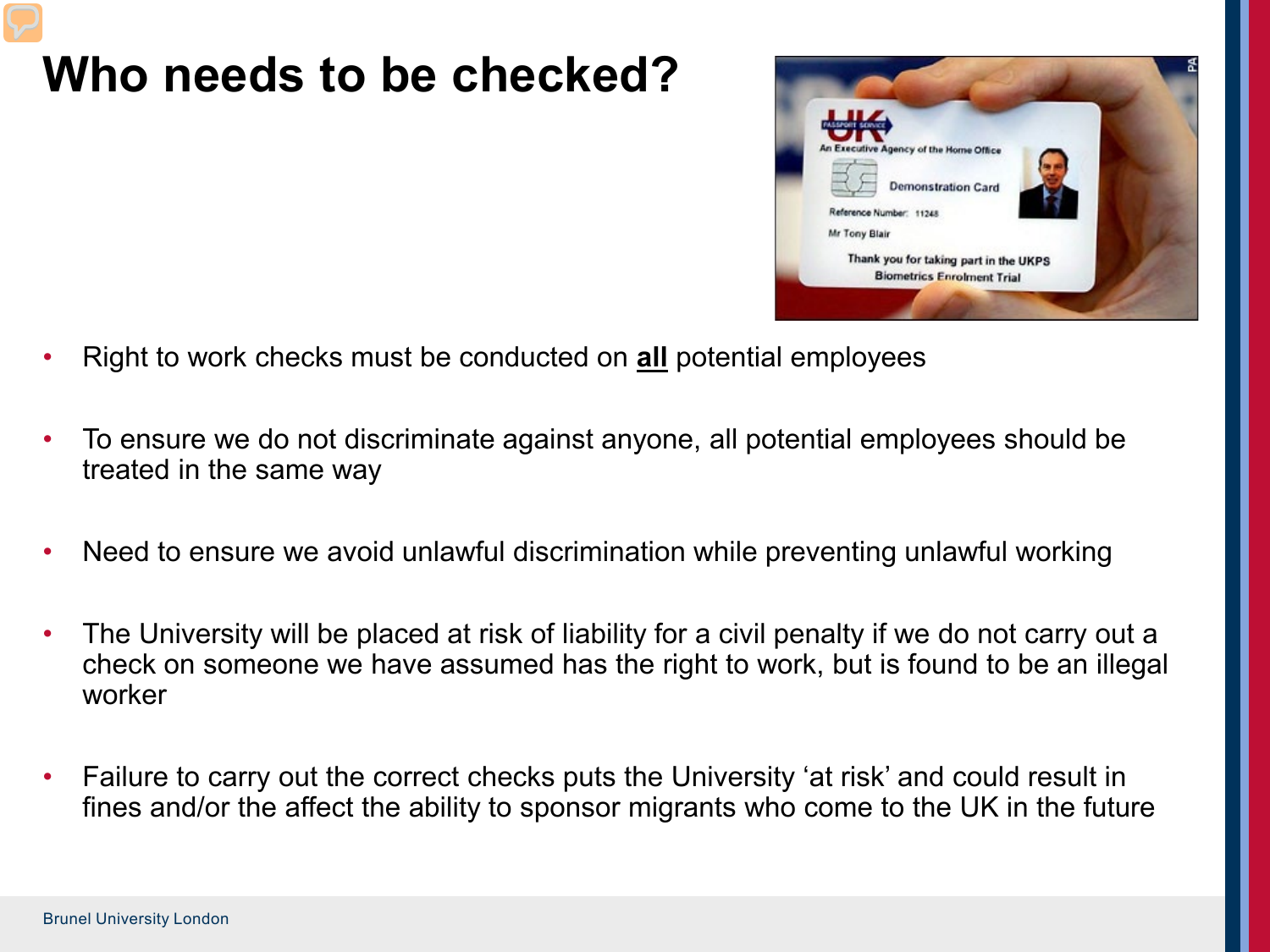## **When do you conduct checks?**

- You are required to carry out an **initial right to work check** on all people you intend to employ **before** you employ them
- Once you have completed this check, you are required to carry out **follow-up right to work checks** on this person if they have time-limited permission to be in the UK and to do the work in question
- If the person provides you with an acceptable document where there is no restriction on their right to work in the UK (from List A), you are not required to carry out further checks on this person
- If a person provides you with acceptable documents where there are restrictions on their right to work in the UK (List B) so you will be required to carry out follow-up checks on this person. The frequency of these follow-up checks depends on the specific documents.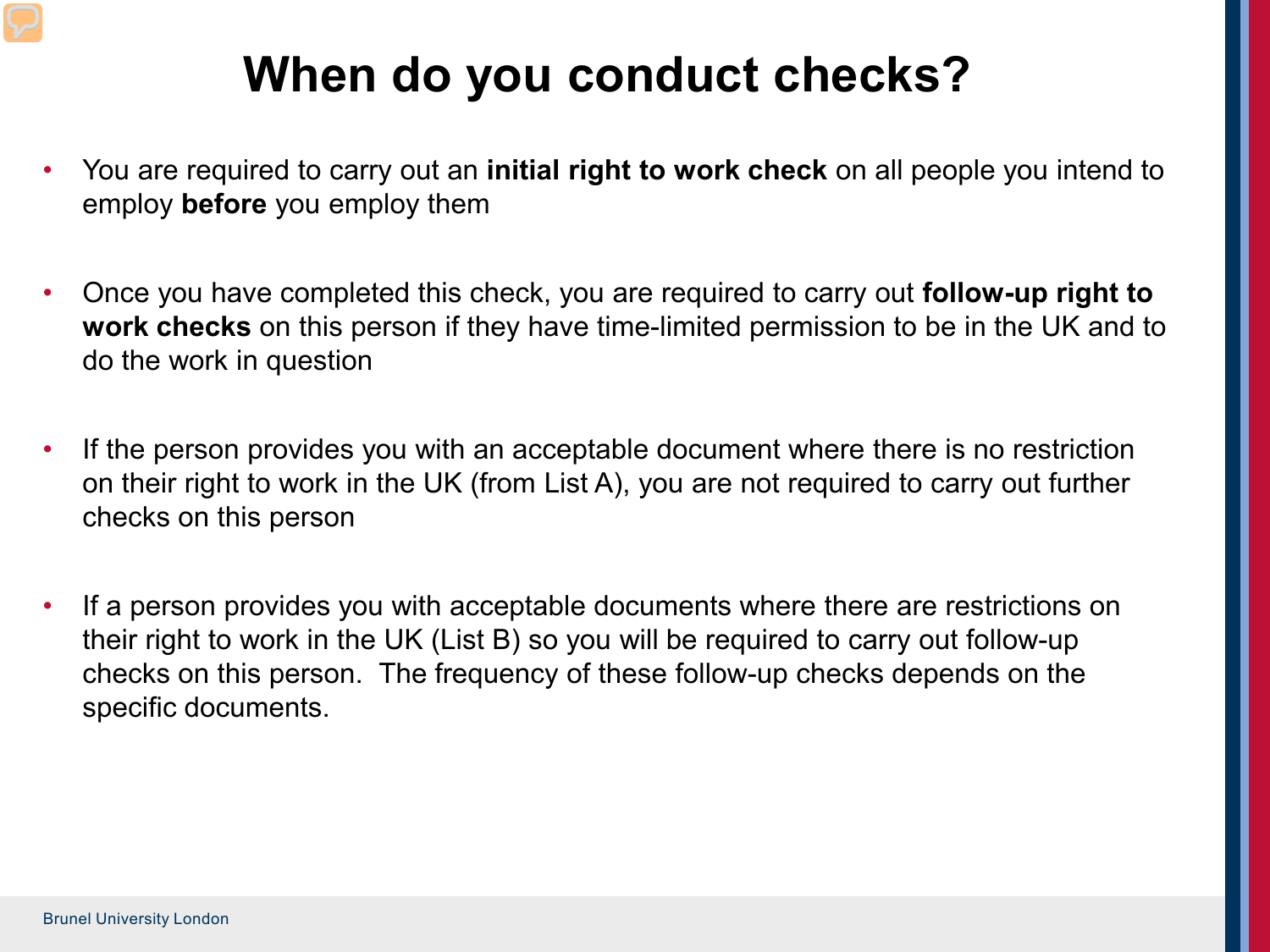# **How do you conduct a right to work check?**

There are two types of right to work checks: a manual document-based check and an online check.

There are 3 basic steps to conducting a **manual** right to work check. Remember three KEY words:

> **1**. **Obtain** the person's original documents from either [List A](https://www.gov.uk/government/publications/right-to-work-checks-employers-guide/an-employers-guide-to-right-to-work-checks-31-august-2021-accessible-version#list-a) or [List B](https://www.gov.uk/government/publications/right-to-work-checks-employers-guide/an-employers-guide-to-right-to-work-checks-31-august-2021-accessible-version#list-b) of acceptable documents at [Annex A](https://www.gov.uk/government/publications/right-to-work-checks-employers-guide/an-employers-guide-to-right-to-work-checks-31-august-2021-accessible-version#annex-a) .

**2. Check** these in the presence of the holder to ensure they are genuine, and

**3.** Make and **retain a clear copy**, and make a record of the date of the check Prior to them undertaking any work (on the template)



You are responsible for conducting the visual inspection of the documents presented to you. You are only required to verify someone's right to work with the [Employer Checking Service](https://www.gov.uk/employee-immigration-employment-status) where an individual has an outstanding application, administrative review or appeal, or if their immigration status requires verification by the Home Office, for example in the case of Crown Dependencies.

**N.B From 6 April 2022, Biometric Residence Card (BRC), Biometric Residence Permit (BRP) and Frontier Worker (FWP) holders will evidence their right to work using the Home Office online service only. Presentation of a physical document will no longer be acceptable and we will no longer be able to accept or check a physical BRP, BRC or FWP as valid proof of right to work.**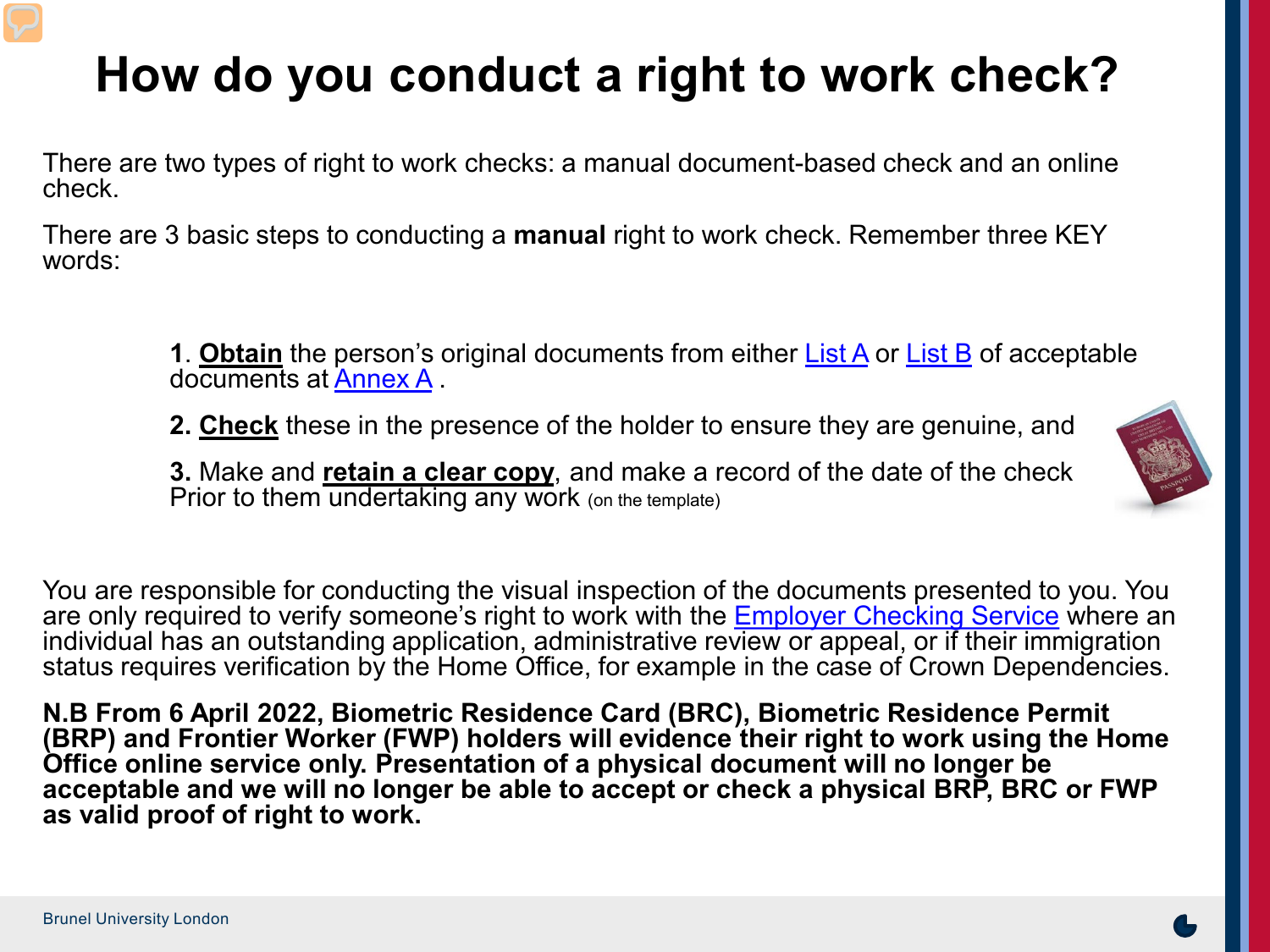# **How do you conduct a right to work check?**

- An **online check** [can be carried out by using the online service: 'View a job applicant's](https://www.gov.uk/view-right-to-work)  right to work details'.
- It will not be possible to conduct an online right to work check in all circumstances, as not all individuals will have an immigration status that can be checked online. The online right to work checking service sets out what information you will need. In circumstances in which an online check is not possible, you should conduct the manual check.
- Currently, the online service supports checks in respect of those who hold:
	- A biometric residence permit
	- A biometric residence card
	- Status issued under the EU Settlement Scheme
	- A digital Certificate of Application to the EU Settlement Scheme issued on or before 30 June 2021
	- Status issued under the points-based immigration system
	- British National Overseas (BNO) visa, or
	- Frontier workers permit

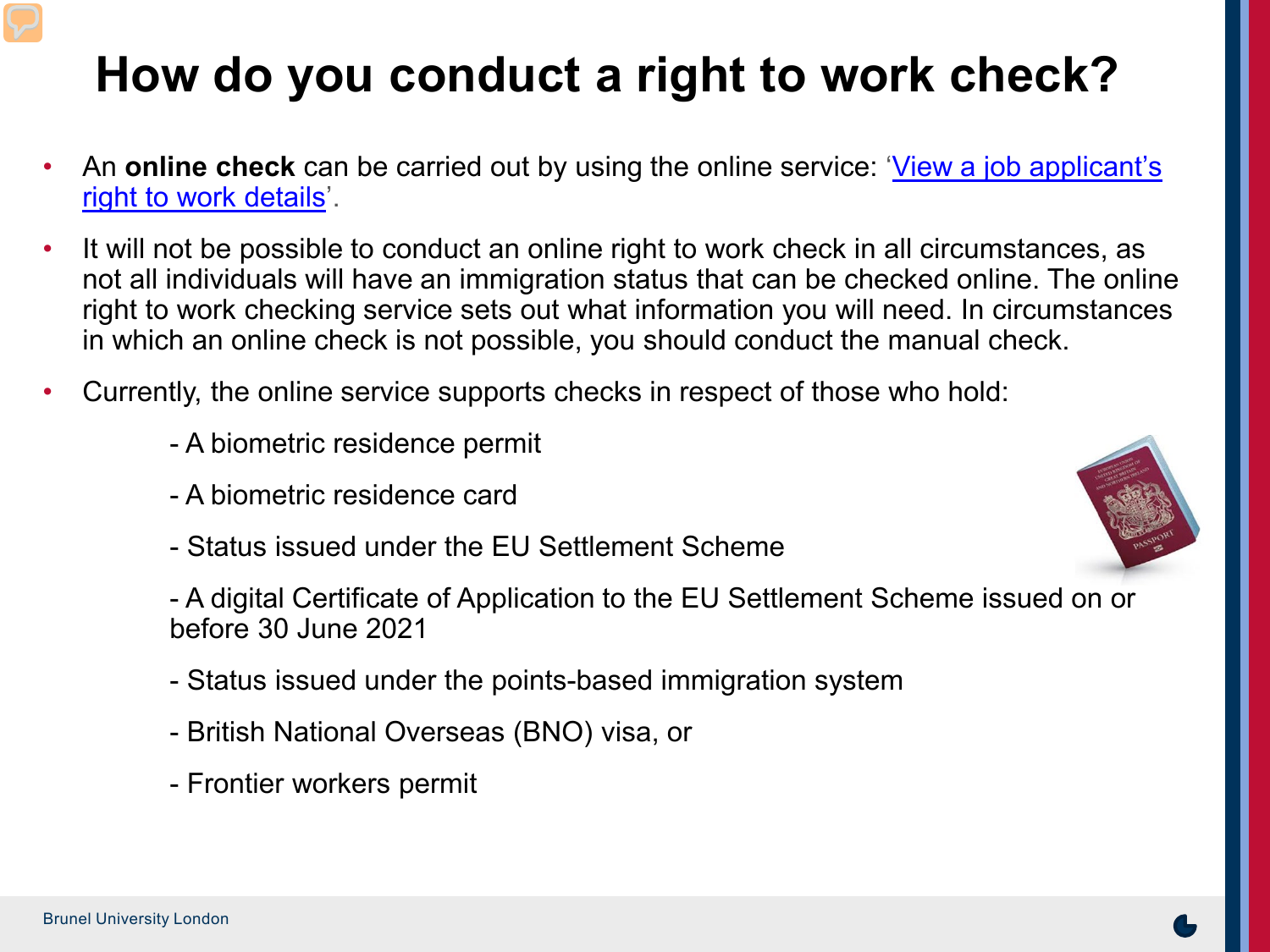# **How do you conduct a right to work check?**

There are 3 steps to conducting an online right to work check:

- **1. Use the Home Office online service:** The person will view their own Home Office right to work record and will provide the employer with a 'share code' to review this information via the following page: [View a job applicant's right to work details'](https://www.gov.uk/view-right-to-work). The share code will be valid for 30 days and can be used as many times as needed within the 30 days, after which a new code will be required in order to conduct an online check.
- **2. Check:** In the presence of the individual (in person or via live video link), you must check that the photograph on the online right to work check is of the individual presenting themselves for work (i.e. the information provided by the check relates to the individual and they are not an imposter).
- **3. Retain evidence of the online check:** You must retain evidence of the online right to work check. This should be the 'profile' page confirming the individual's right to work. This is the page that includes the individual's photo and date on which the check was conducted. You will have the option of printing the profile or saving it as a PDF or HTML file. Make a record of the date of the check prior to them undertaking any work (on the template)

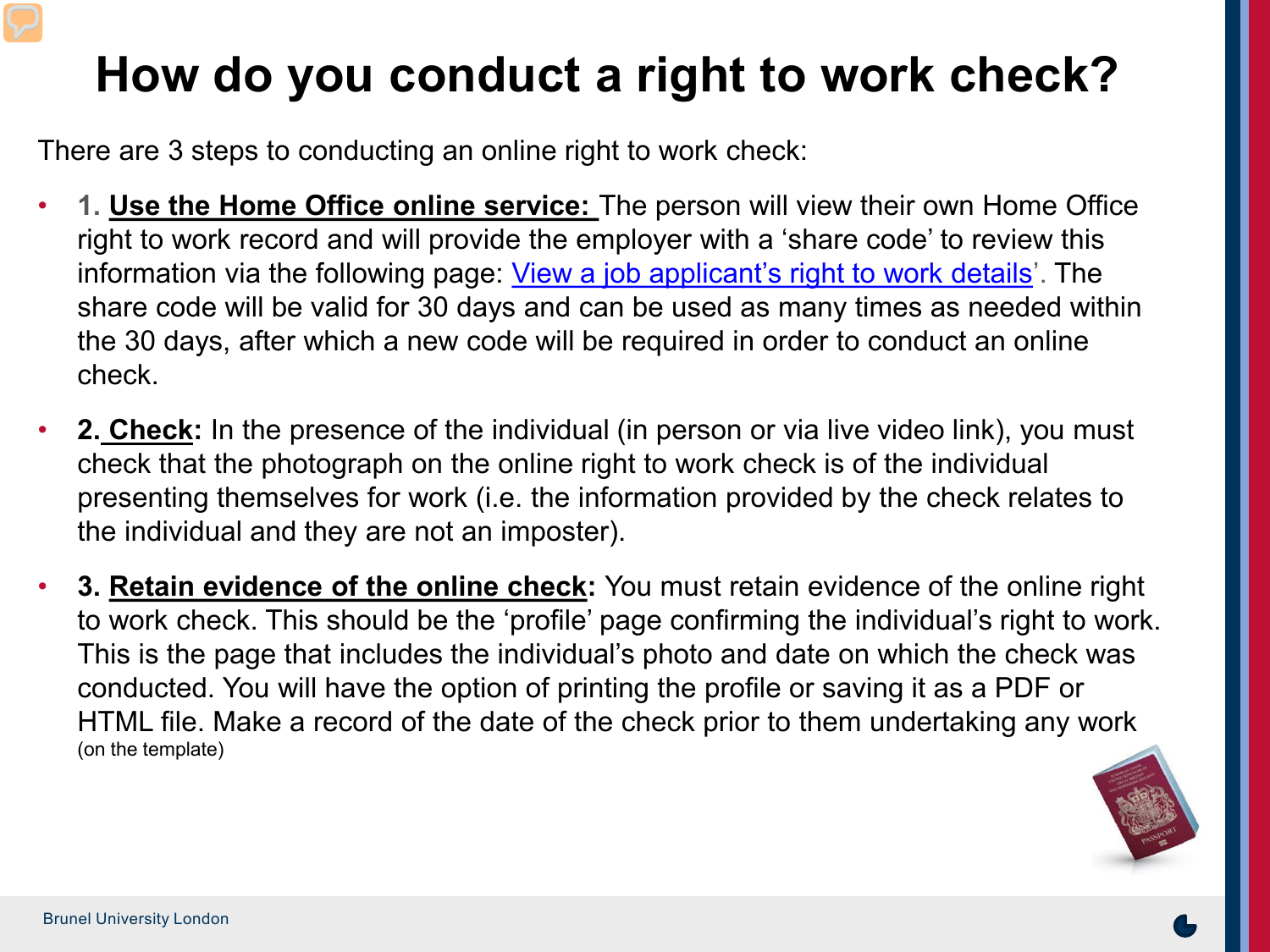## **Template for RTW checks**



**Declaration of Rights to Work**

| The Rights to Work check for the below employee was conducted and confirmed on |                                 | (date)       |
|--------------------------------------------------------------------------------|---------------------------------|--------------|
|                                                                                |                                 | (Print Name) |
|                                                                                |                                 |              |
|                                                                                |                                 |              |
|                                                                                |                                 |              |
|                                                                                | <b>**"PASSPORT COPY HERE***</b> |              |
|                                                                                |                                 |              |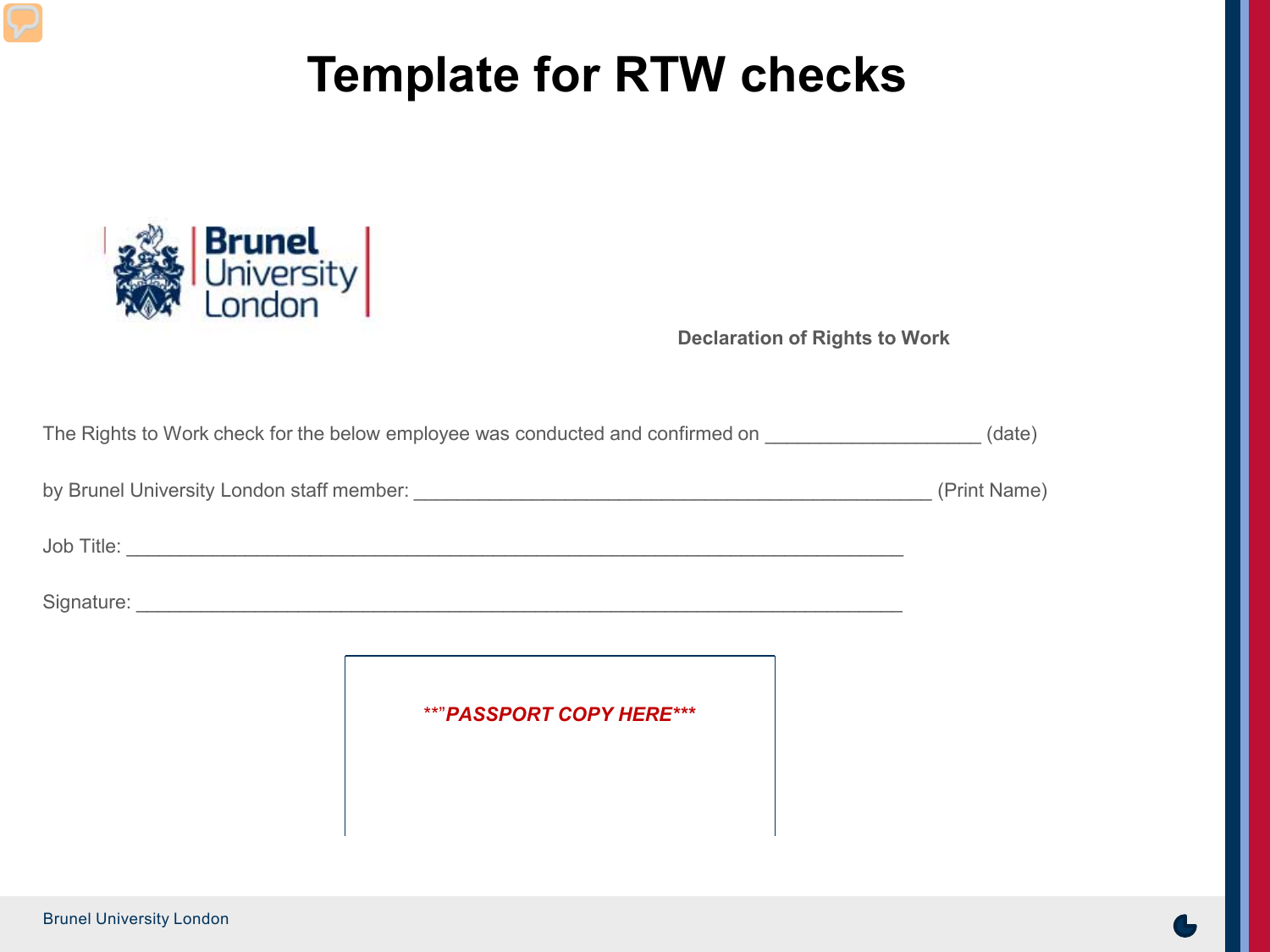### **Examples of Time Limited Resident Permit**



- 1. Your photograph.
- 2. Your name.
- 3. Valid until the date the permit expires. This date is at the end of the time you are allowed to stay: or five or 10 years if you have been given permission to settle in the United Kingdom (known as indefinite leave to remain).
- 4. Place and date of issue - this is the UK followed by the date the card was issued.
- 5. Type of permit this is the immigration category you are in (for example, student).
- 6. Remarks these show your immigration entitlements for the length of your stay, and may continue on the back of the permit.
- 7. ZU1234567 this is your unique permit number.
- 8. Your signature.

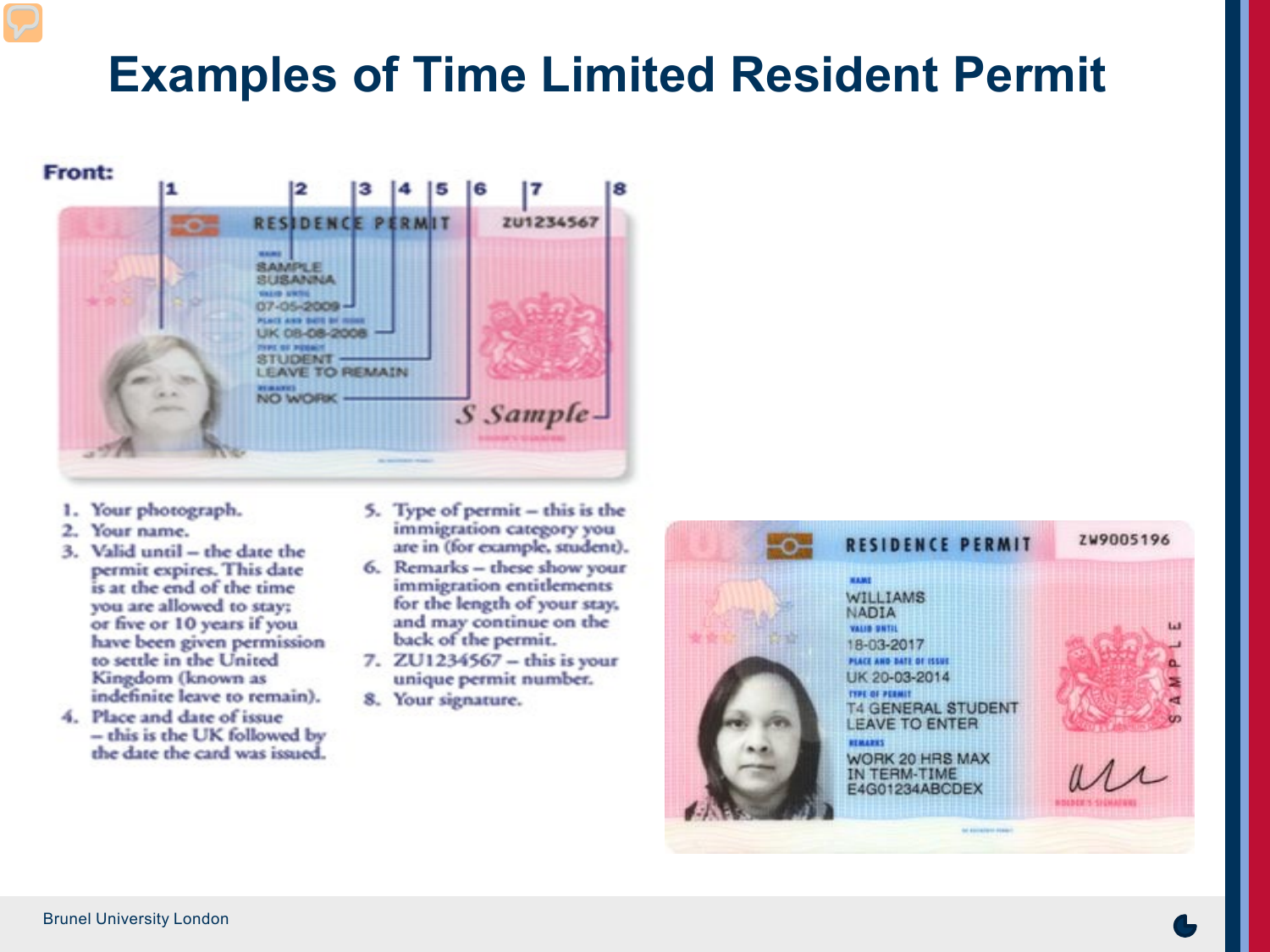### **Examples of Time Limited Online Check**

### the GOV.UK

### View a job applicant's right to work

BETA This is a new service - your feedback will help us to improve it.

### **Right to work**

### Erika Mustermann

They have permission to work in the UK from 6 August 2021. They can work in the UK until 6 September 2023.

#### **Details**

They can work in any job.



Rotate u

### If you employ this person

To avoid a penalty, you must:

- check this looks like the person you meet face to face
- keep a secure copy of this online check (either electronically or in hard copy), for the duration of the employment and for 2 years after
- . do this check again when their permission to be in the UK expires on 6 September 2023

Read the employers' code of practice to find out more about right to work checks.

### **Details of check**

Company name Acme Ltd

Date of check 8 January 2018

Reference number WE-OSGKVYJ-35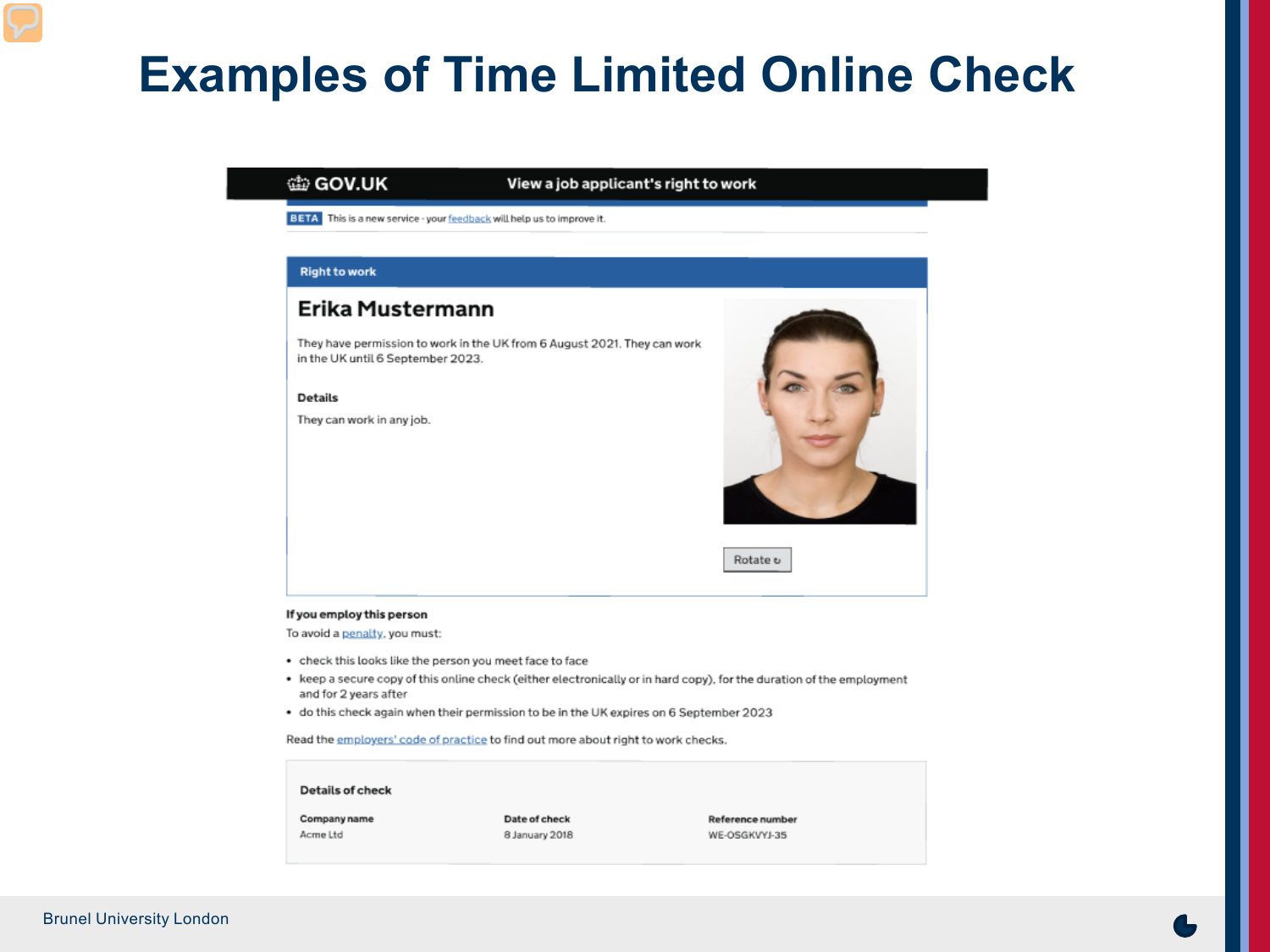## **Checking the Validity of documents**

- When checking the validity of documents, you must ensure that you do this in the presence of the holder.
- You are required to check the documents to the best of your ability and if you believe a document may not be genuine you should raise this with your line manager / HR who would need to report this to the Home Office on the Sponsorship, Employer and Education helpline on 0300 123 4699
- Where a person presents a document and it is reasonably apparent that the person presenting the document is not the person referred to in the document, even if the document itself is genuine you could be liable for civil penalty. If you are given a false document you will only be liable for civil penalty if it is **reasonably apparent** that it is false.
- In order to establish a statutory excuse, you are required only to conduct an examination of the document and check this against the holder of that document.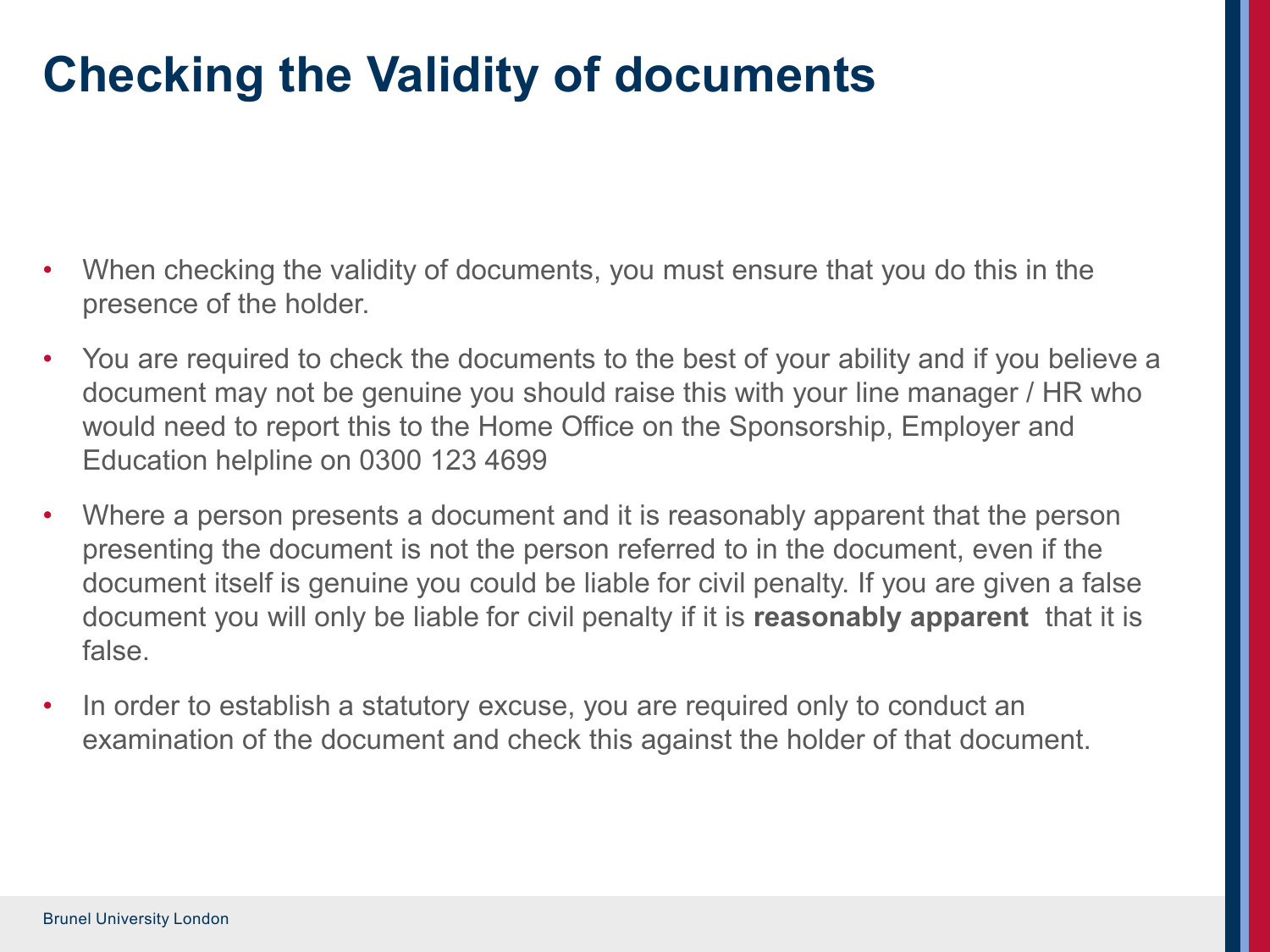### **Document Retention**

You must keep a record of every document you have checked.

- This can be a hard copy of a scanned and unalterable copy such as jpeg or pdf copy
- Copies must be retained securely for the duration of the person's employment and for a further two years after they stop working for the University
- You must make a record of the date on which you conducted your check. This can be by either making a dated declaration on the copy or by holding a separate record securely, which can be shown to UKVI upon request to establish the University's statutory excuse
	- *Use template document available on HR website*
- You must be able to show this evidence if requested to do so in order to establish a statutory excuse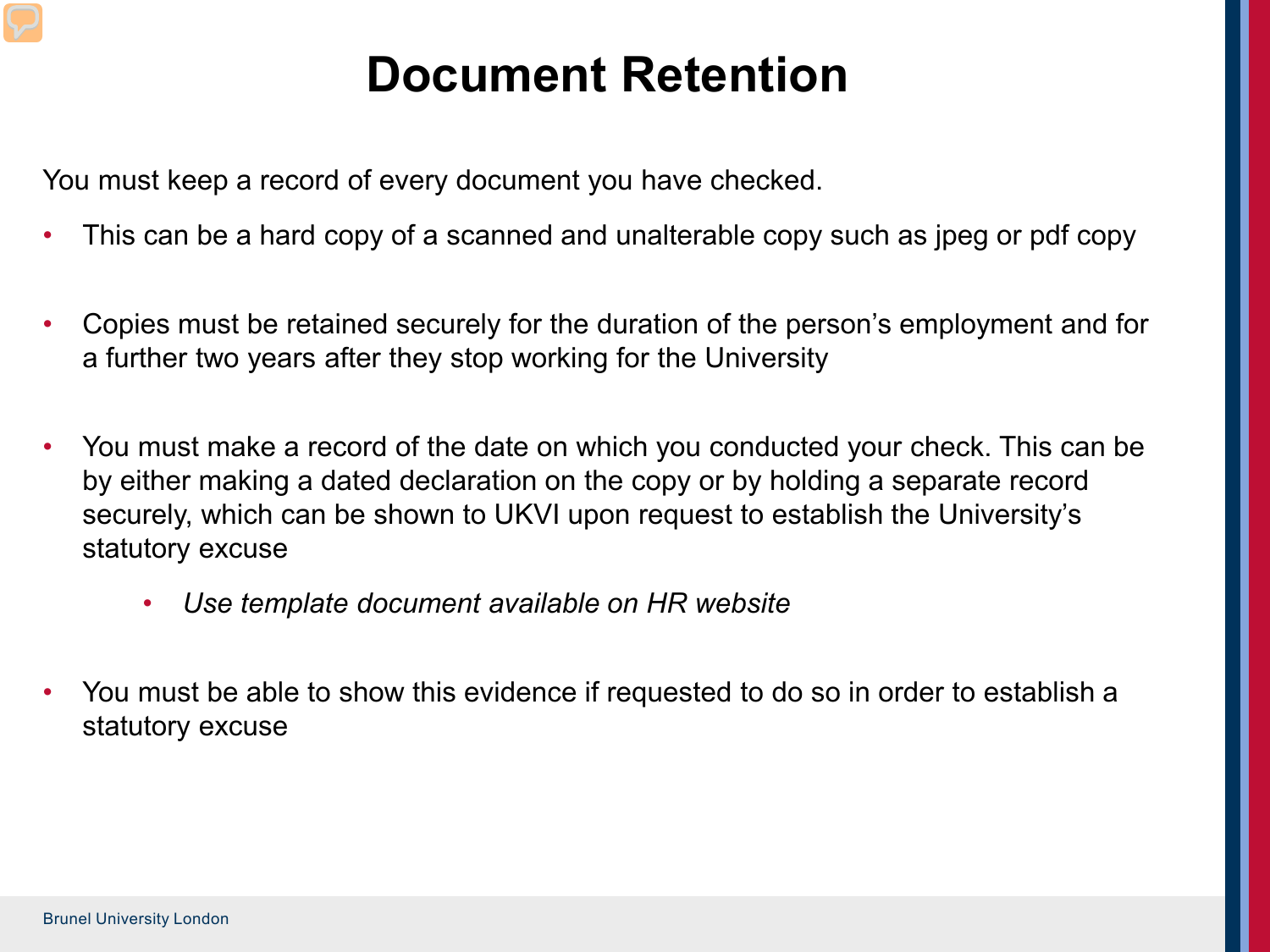## **Tier 4/Sponsored Student Workers**

A Student (formerly Tier 4) immigration category allows migrants to study in the UK on a full-time basis. Tier 4/sponsored students are able to work part-time during term time and full-time during their university vacations/after course completion.

Rights to Work Document is located on the [Student Centre Website](https://intra.brunel.ac.uk/s/studentcentre/Documents/Rights%20to%20Work%20-Tier%204%20(3).pdf) and on [Compliance intranet page.](https://intra.brunel.ac.uk/s/Student-Services/Compliance/Pages/default.aspx)

- As the primary reason for the individual is to STUDY, Brunel restricts all students to work a maximum of 15 hours per week in term time
- Students can work full time on a approved work placement, provided it is reported to UKVI and is an 'integral and assessed' part of the course
- Although full-time work can also be carried out after course completion, students **cannot fill a full- time permanent vacancy** other than a recognised foundation programme and all other requirements are met or where they are filling a post as a Student Union Sabbatical Officer.
- Some international students have no right to work at all **(Always check Visa).**
- The majority of student workers will be recruited through the *JOB SHOP.*
- Prohibited work for Tier 4/sponsored students professional sport or entertainment and self employment.

.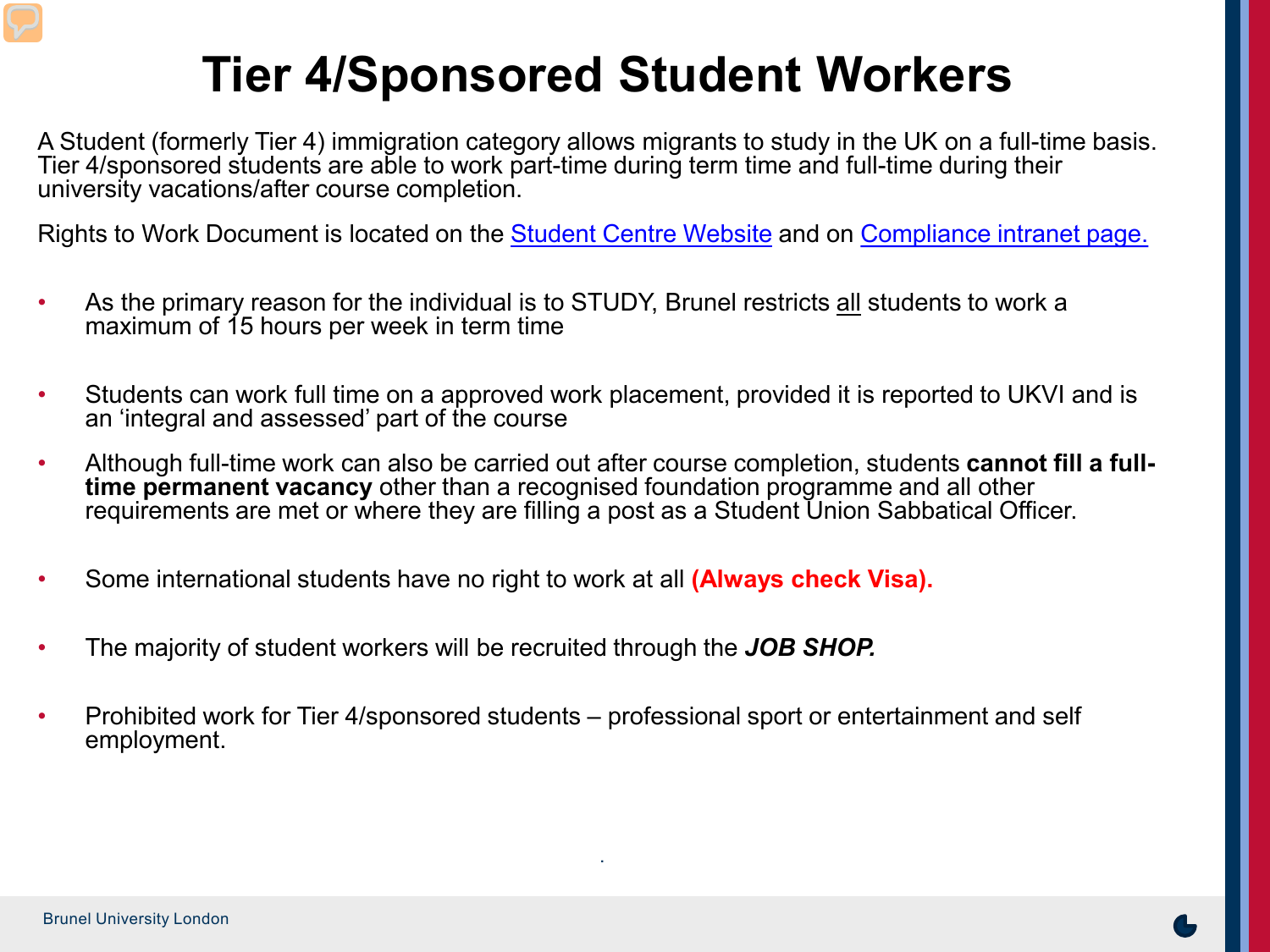## **Conclusion**

- Please remember that it is crucial that we follow the correct processes when recruiting staff.
- If you ever need assistance, please get in contact with HR or the Compliance and Sponsorship Team ([sponsorship.compliance@brunel.ac.uk\)](mailto:sponsorship.compliance@brunel.ac.uk)